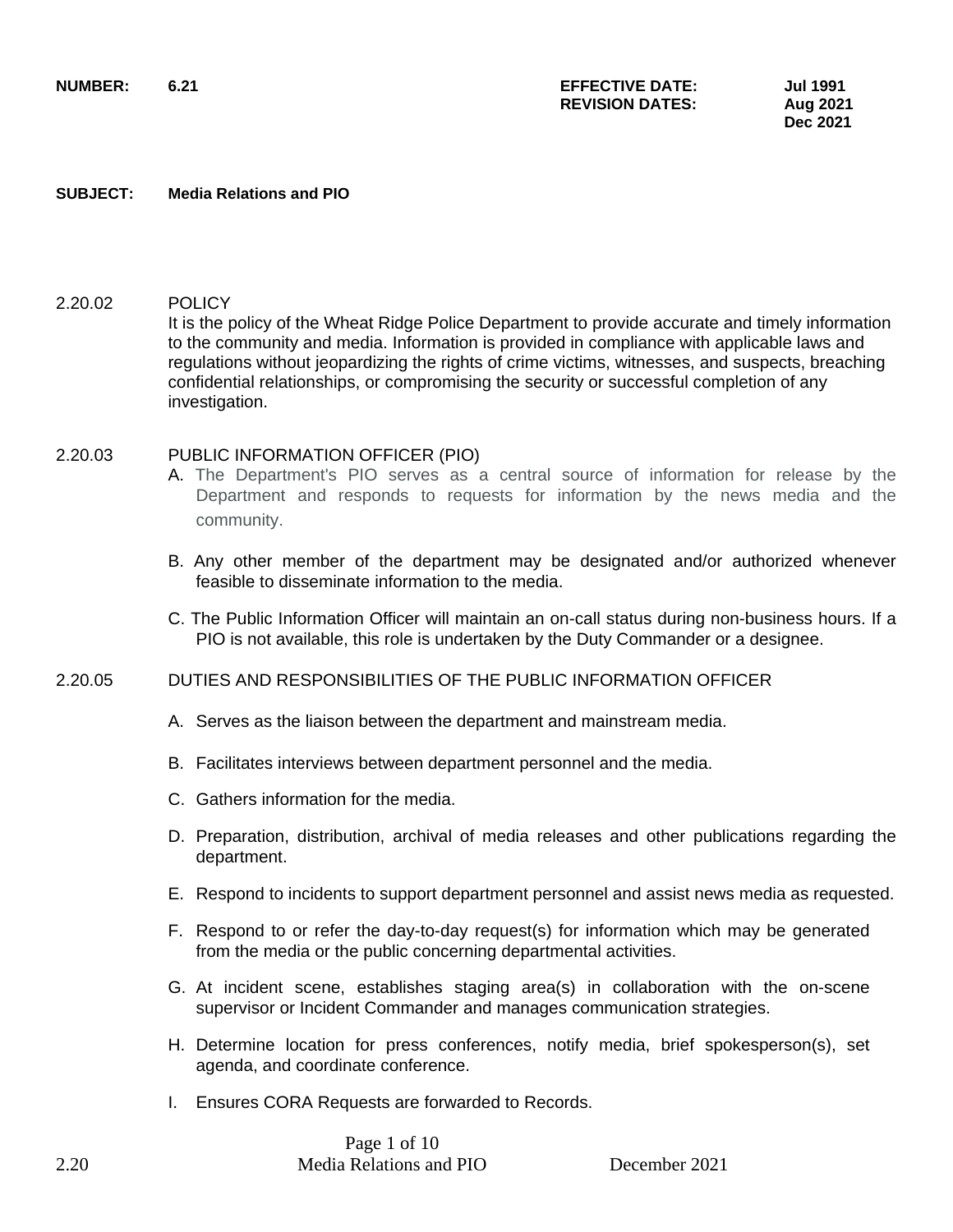- J. May support multi-jurisdictional incidents as a PIO in the event of a line of duty death, if requested.
- K. Promotes positive relationships with the community through the release of information.
- L. Manage WRPD Social Media accounts
	- a. The PIO or designee shall administer all approved WRPD social media sites.
	- b. Authors and schedules posts on Facebook, Twitter, NextDoor, Instagram and YouTube, monitor comments and direct messages, updates information, corrects misinformation or rumors, and oversees archiving contract for social media posts according to municipal records retention procedures on applicable social media platforms.
	- c. Monitors posts, comments and direct messages ensuring compliance with the Guidelines approved by the City Attorney and as stated on the City website.
	- d. Department personnel authorized to contribute or oversee the Wheat Ridge Police Department social media accounts shall:
		- i. Conduct themselves at all times as representatives of the Department and adhere to all Department standards of conduct.
		- ii. Not make statements about the guilt or innocence of any suspect or arrestee, or comments concerning pending prosecutions, nor post, transmit, or otherwise disseminate confidential information.
		- iii. Not conduct political activities or private business.
		- iv. Observe and abide by all copyright, trademark, and service mark restrictions in posting materials to electronic media.
	- e. As an investigative tool, social media can be used to seek out evidence or information about missing persons; wanted persons; barricaded suspects; specific crime(s); and photos or videos of a crime posted by a participant or observer.
	- f. Social media is to be used:
		- i. To make time-sensitive notifications, such as road closures, traffic impacts, special events, emergency and severe weather notifications or information about missing or endangered persons. This includes community updates on significant events.
		- ii. To quickly notify the community of public safety risks and provide accurate crime scene updates.
		- iii. To educate the community on crime prevention strategies, share crime maps and data, and solicit tips about unsolved crimes.
		- iv. To recruit for, advertise and publicize employment or volunteer positions.
		- v. As an effective tool for Relationship Based Policing to create and foster positive relationships between the police department, city staff, and the Wheat Ridge community.
	- g. Social media content is subject to public records laws. Relevant records retention schedules apply to social media content. Content shall be managed, stored and be retrievable to comply with all applicable laws and policies through an annual contract with ArchiveSocial.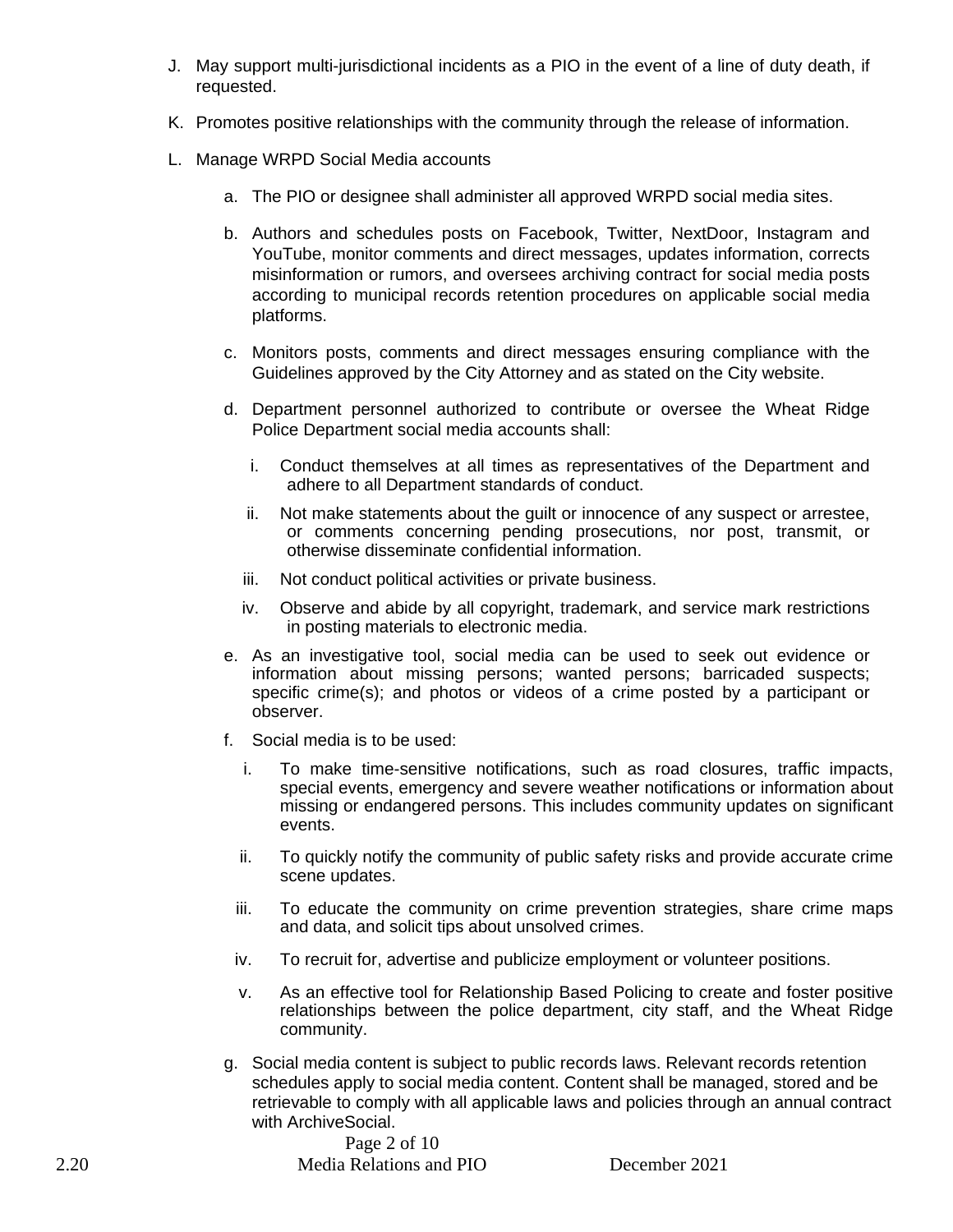- h. Social media pages shall indicate that the opinions expressed by visitors do not reflect the opinions of the Wheat Ridge Police Department. All social media pages will include a link to the Guidelines for Usage regarding the posting of comments and content.
- i. Wheat Ridge Police Department social media, including any comments or posts placed thereon by third parties, shall not be used to:
	- i. promote or facilitate criminal activity
	- ii. solicit business
	- iii. divert users to other sites for commercial purposes
	- iv. publish off-topic material
	- v. promote unlawful discrimination
	- vi. publish profane or sexual material
	- vii. publish graphic violent material
	- viii. compromise the investigatory methods and means of the Wheat Ridge Police Department, or for any other purpose determined to be inconsistent with the purposes of Wheat Ridge Police Department social media, as set forth herein.
	- ix. Allow for the harassment or the promotion of a bias-motivated crime per CRS 18-9-121
- j. Social media pages shall state that the posted comments will be monitored for compliance with this policy and the Department may hide comments that violate this policy. Pages should clearly indicate that any content posted or submitted for posting is subject to public disclosure. Comments and content will not be deleted per policy; however, individuals may be blocked if violations are determined to egregious by Chief of Police with input from PIO.
- k. Each social media platform operated and managed by the Wheat Ridge Police Department is a non-public forum, established and managed for the purposes described above. Wheat Ridge Police Department social media is neither intended nor designed as a place for expressive activity, and public access to use Wheat Ridge Police Department social media for expression is not guaranteed. Wheat Ridge Police Department social media may be potentially accessed by persons of all ages, and shall be managed with this in mind, in addition to the specific purposes these resources are intended to serve.
- l. When using social media, Department personnel should be mindful that their speech becomes part of the worldwide electronic domain indefinitely. Adherence to the Department's Code of Conduct, Law Enforcement Code of Ethics and the City's Anti-Harassment and Workplace Violence Policies is required in the personal use of social media.
- m. Department personnel should expect any information created, transmitted, downloaded, exchanged, or discussed in a public online forum may be accessed by the Department at any time.

## 2.20.06 NOTIFICATION OF THE PIO

Circumstances when the PIO should be notified include but are not limited to:

- A. Line of Duty Death or Injury
- B. Officer-Involved Shooting
- C. Activation of SWAT within City Limits
- D. Multi-jurisdictional Response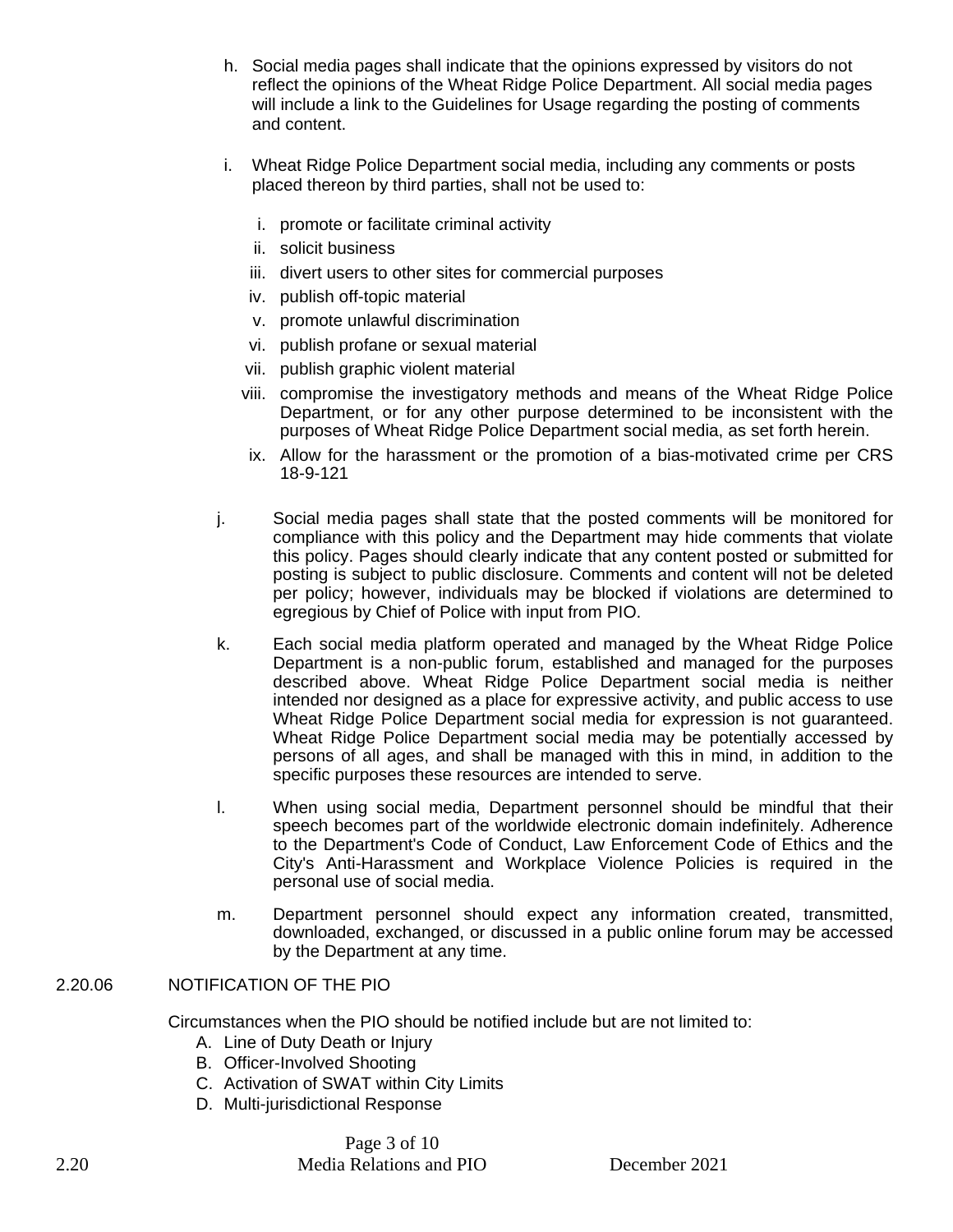- E. Shots Fired with Public Safety Risk
- F. Suspicious Death
- G. Suicide in Public Buildings, Parks, or Streets
- H. Barricaded Suspect
- I. Hostage Situation
- J. Kidnapping
- K. Armed Robbery
- L. Traffic-related Incident impacting major roadways or resulting in SBI or Death
- M. Weather Impacts to City Roadways or I-70 within City Limits

## 2.20.07 COOPERATION WITH THE MEDIA

- A. News media representatives shall have reasonable access to the PIO, the Chief of Police or designee, and the operations of the department governed by this policy.
- B. The ranking member at any crime scene or incident may release information of a factual nature to the media as governed by this policy. If a member is unsure of the facts or the propriety of releasing information, they may refer the inquiry to the PIO, commander, or other supervisory personnel.

## 2.20.08 RELEASE OF INFORMATION

- A. Release of information shall be in accordance with:
	- a. The Criminal Justice Records CRS 24-72-301 to 309
	- b. The Children's Code Records and Information Act CRS 19-1-301
	- c. The Colorado Open Records Act CRS 24-72-201 to 206
	- d. Colorado Rules of Professional Conduct 3.6 and 3.8
- B. Requests from the news media regarding ongoing investigations or operations will be handled by the PIO in conjunction with the respective Division Chief and other agencies or entities involved.
- C. Confidential or investigative information from Professional Standards investigations will be released per the decision of the Chief of Police and based on CRS 24-72-303 sections 4 and 5.
	- a. Information in Member personnel files is not open to routine public inspection.
	- b. Residence address or phone numbers of any member shall not be released to the media, public, or city employees outside of the police department without the expressed, written permission of the member.
	- c. The release of any information to the media concerning the employment history or performance of any member shall be made through the office of the Chief of Police. The only exception to this shall be verification of employment and current assignment, which may be made through the Human Resources department.
	- d. Official photographs of department personnel will be released pending approval of Chief of Police, Division Chief or if unavailable, Duty Commander.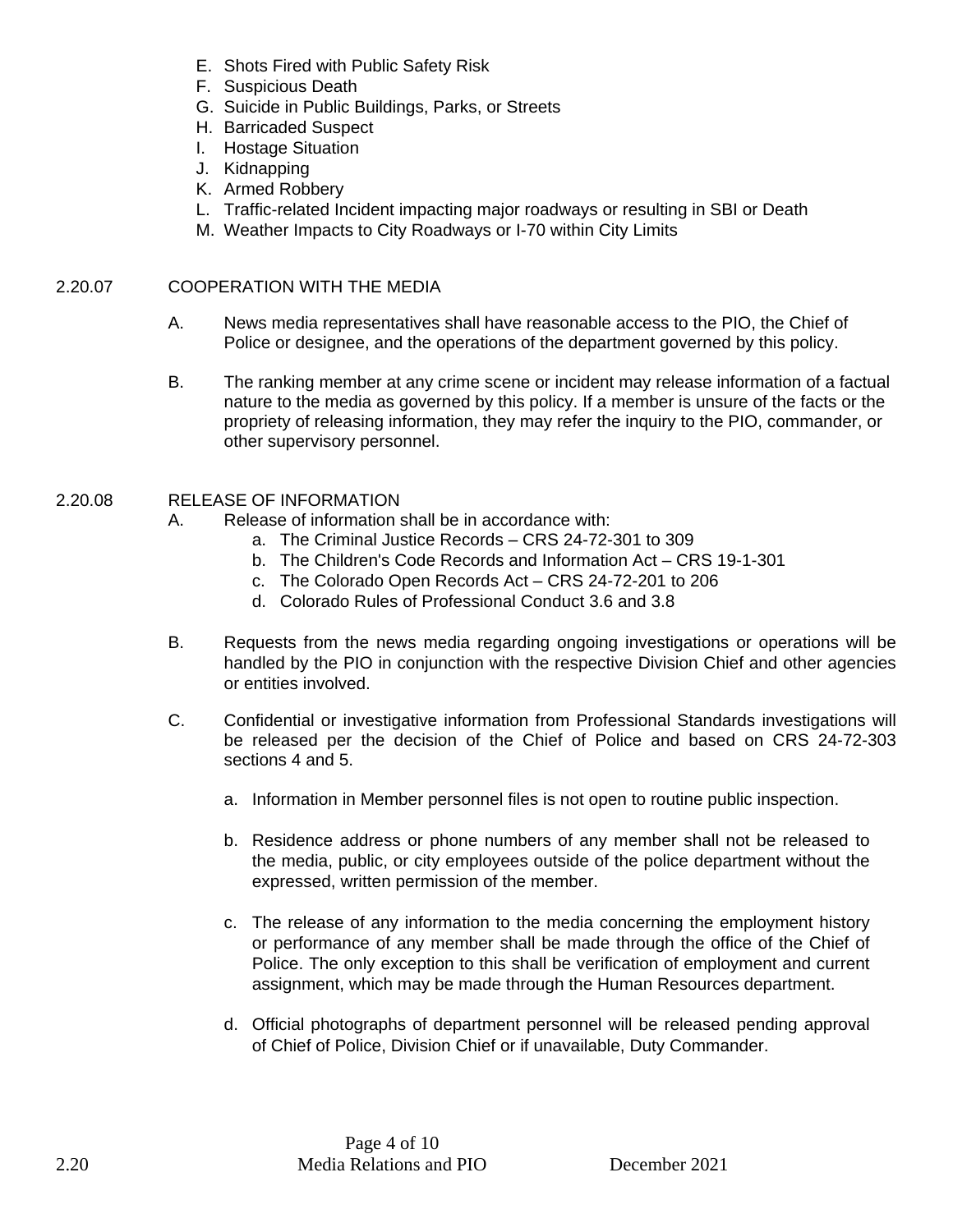- D. The Wheat Ridge PIO will be instrumental in establishing a positive relationship with the media by their response to initial calls for information. The media should be provided with the following information, if available, at the time of their initial call.
	- a. The location and time of occurrence.
	- b. The nature of the call, i.e., possible homicide, drowning, barricaded gunman.
	- c. If the PIO is not available and the Jefferson County Communication Center authority is notified by the media or media have arrived on scene, the Duty Commander will assume the PIO role.
- E. The Supervisor/Incident Commander and PIO will collaborate to determine the Media Staging area and once on scene the PIO may provide additional input as to location. Media should be notified of PIO being in route to scene.
- F. Specific details of the event should not be released without authorization from the Supervisor/Incident Commander to the PIO.

## 2.20.09 ON-SCENE SUPERVISOR NEWS RELEASES

- A. In many cases, the PIO will arrive at the scene after the media. Until the PIO has arrived, it shall be the responsibility of the on-scene supervisor or his designee to organize and accommodate news media requests for information or refer to the PIO cell phone for updates and information.
- B. The supervisor shall establish a media staging area for vehicles in collaboration with the PIO.
- C. In those cases where the PIO is not called out or is unavailable, the on-scene supervisor or his designee shall assume the full duties and responsibilities of the PIO or defer the PIO responsibilities to the Patrol Commander, or if after hours, the Duty Commander.

### 2.20.10 SUPERVISOR RESPONSIBILITIES REGARDING INVESTIGATIONS

- A. It shall be the responsibility of the supervisor at the scene of a criminal event to determine what information can be released without damaging the integrity of the investigation.
- B. The supervisor shall provide timely information pertaining to an on-scene investigation to the PIO.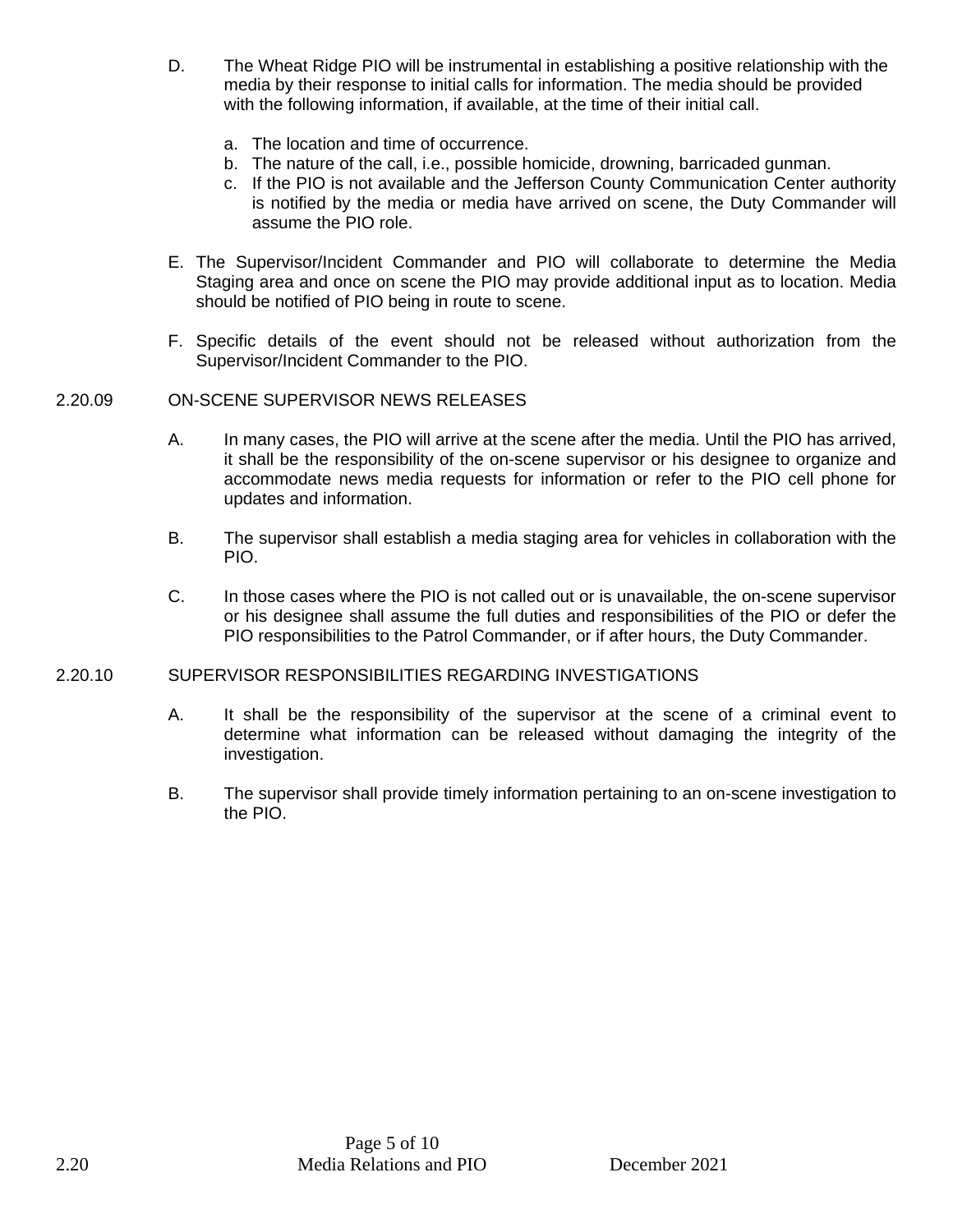## 2.20.11 RELEASE OF INFORMATION PRIOR TO ARREST

A. The following is offered as guidance for release of information to the media **BEFORE** an arrest is made

## **BEFORE AN ARREST**

## **OKAY TO RELEASE DO NOT RELEASE**

A DESCRIPTION OF THE OFFENSE including a brief summary of events.

INJURIES SUSTAINED OR DAMAGE INCURRED by anyone involved in the event. This includes confirmation of any deaths without releasing any identities.

The LOCATION AND TIME of the offense.

The IDENTITY OF THE VICTIM EXCEPT:

Sex crimes, death investigations where the next of kin have not been notified, and cases where the release of identities may subject the victim to danger or extreme embarrassment.

WHETHER OR NOT THERE ARE ANY SUSPECTS (but not identities).

Information about UNDENTIFIED SUSPECTS, such as PHYSICAL OR VEHICLE DESCRIPTION.

Information about UNIDENTIFIED SUSPECTS (but not identities).

Information about UNIDENTIFIED SUSPECTS, such as PHYSICAL OR VEHICLE DESCRIPTION.

The IDENTITY OF SUSPECTS who are interviewed but NOT CHARGED.

IDENTITIY OF VICTIMS OR WITNESSES where such information may subject them to DANGER OR EXTREME EMBARRASSMENT.

The IDENTITY OR ADDRESS OF THE VICTIM OF ANY SEX CRIME. (Sex, age, race, and other generic information may be released).

The EXACT ADDRESS OF A SEX OFFENSE, where such information could lead to the identity of the victim.

ANY IDENTIFYING INFORMATION CONCERNING A WEAPON OR OTHER PHYSICAL EVIDENCE.

INVESTIGATIVE KEYS: any information that could be known only to the guilty person.

Information about VALUABLE ITEMS not stolen.

CONJECTURE ABOUT SUSPECTS OR FUGITIVES.

The ACTUAL OR APPROXIMATE AMOUNT OF MONEY TAKEN during a criminal episode.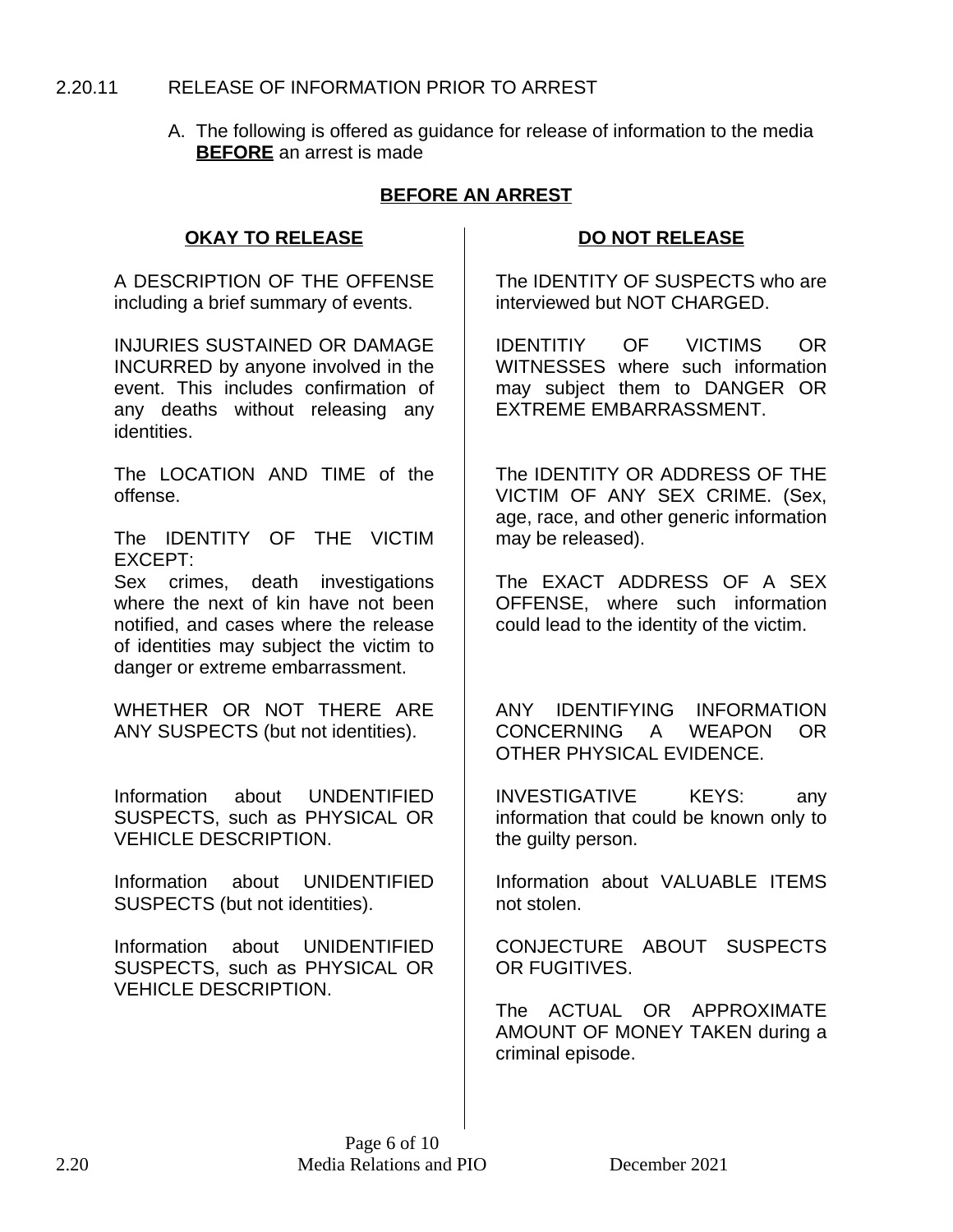IDENTIFICATION OF FUGITIVE SUSPECTS ONLY AFTER A WARRANT HAS BEEN ISSUED. This may include the fugitive criminal background when it is necessary to alert the public that a danger exists.

The IDENTITY OF ANY UNDERCOVER OPERATIVE.

The IDENTITY OF VICTIMS IN DEATH INVESTIGATIONS until notification of next of kin has been made and the coroner has approved the release.

# **BEFORE AN ARREST**

## **OKAY TO RELEASE DO NOT RELEASE**

METHOD OF COMPLAINT. (officer observation, citizen, warrant, indictment).

LENGTH OF THE INVESTIGATION and the NAME OF THE OFFICER IN CHARGE of the INVESTIGATION (except in undercover operations).

REQUESTS FOR ASSISTANCE IN OBTAINING EVIDENCE.

REMARKS OR SPECULATION AS TO THE GUILT OR INNOCENCE OF THE DEFENDANT.

MISLEADING OR FALSE INFORMATION used for the purpose of deception.

Comments about the CREDIBILITY OF TESTIMONY.

The CASE REPORT NUMBER  $\parallel$  If the information for the arrest was obtained from an informant.

A. The following guidelines shall govern the release of information to the media **AFTER** an arrest has been made.

# **AFTER AN ARREST**

| <b>OKAY TO RELEASE</b>                                                                                                  | <b>DO NOT RELEASE</b>                                                                                                                                           |
|-------------------------------------------------------------------------------------------------------------------------|-----------------------------------------------------------------------------------------------------------------------------------------------------------------|
| The TIME AND PLACE OF ARREST.                                                                                           | PRIOR CRIMINAL RECORD OF THE<br>DEFENDANT: the Records Bureau may<br>release such information to the media in<br>accordance with state and federal<br>statutes. |
| DEFENDANT'S NAME, AGE, PLACE<br>OF RESIDENCE, OCCUPATIION,<br>MARITAL STATUS and<br>other<br>generally related details. | The NAME OF THE DEFENDANT'S<br>EMPLOYER.                                                                                                                        |
| The EXACT CHARGE.                                                                                                       | Comments about the CHARACTER OR                                                                                                                                 |

Page 7 of 10

REPUTATION OF THE DEFENDANT.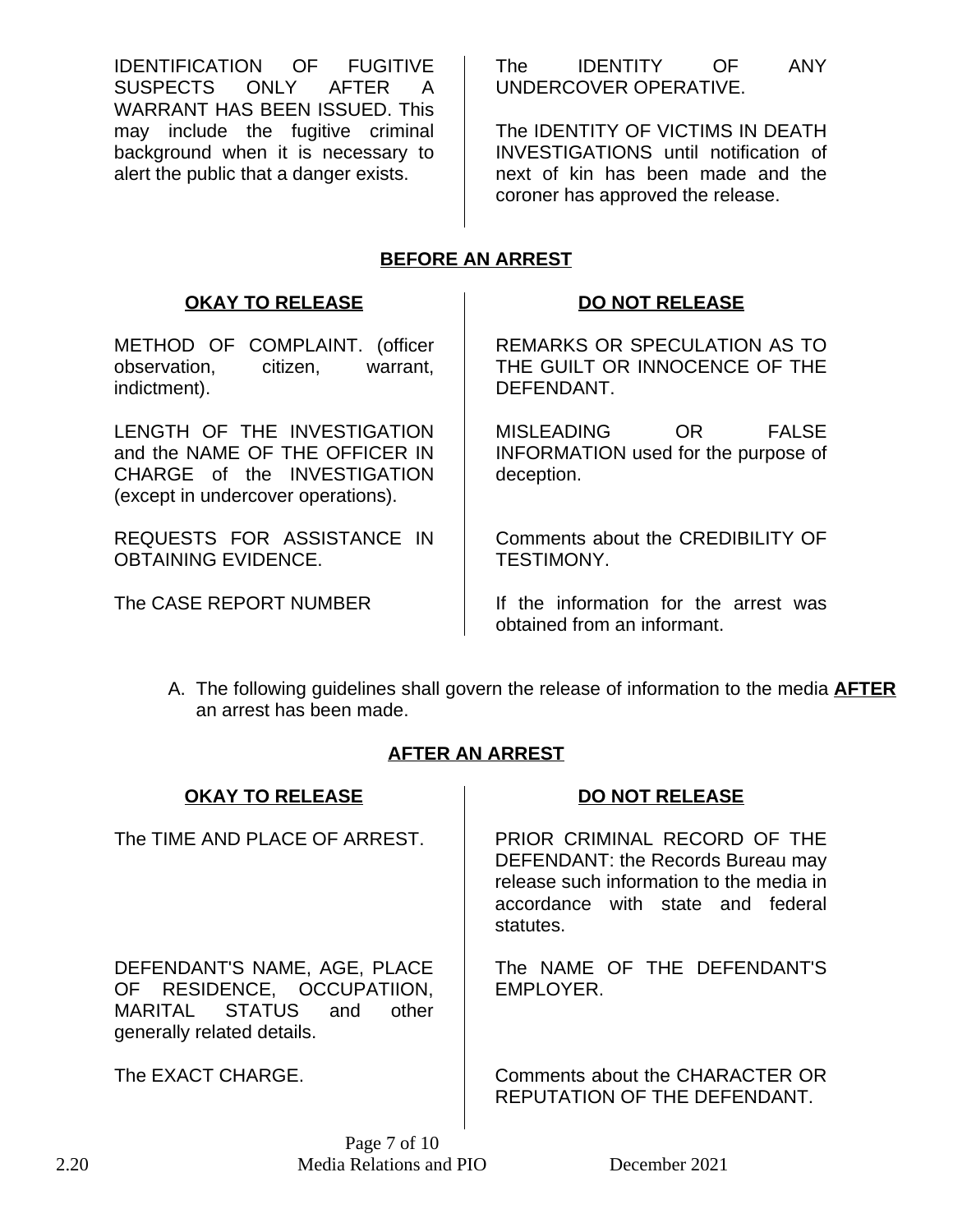Factual information relating directly to the arrest; i.e., RESISTANCE BY THE SUSPECT, PURSUIT, POSSESSION OR USE OF A WEAPON, DESCRIPTION OF CONTRABAND DISCOVERED, IDENTITY OF THE AGENCY RESPONSIBLE FOR MAKING THE ARREST.

NAME OF THE ARRESTING OFFICER (except in undercover operations). DURATION OF THE INVESTIGATION.

PRE-TRIAL RELEASE OR DETENTION ARRANGEMENTS including bond amount and location of detention.

SCHEDULED COURT APPEARANCES

REFUSAL OF THE ACCUSED TO MAKE A STATEMENT.

Information about the EXISTENCE OR CONTENT OF A CONFESSION, ADMISSION OR STATEMENT BY THE ACCUSED.

The REFUSAL OF THE DEFENDANT TO SUBMIT TO ANY TESTS.

A REINACTMENT OF THE CRIME.

The IDENTITY, CREDIBILITY OR TESTIMONY OF PROSPECTIVE WITNESSES.

RESULTS OR A DESCRIPTION OF ANY LAB EXAMINATION OR PHYSICAL EVIDENCE.

# **AFTER AN ARREST**

| <b>OKAY TO RELEASE</b>                                   | <b>DO NOT RELEASE</b>                                                                                                                           |
|----------------------------------------------------------|-------------------------------------------------------------------------------------------------------------------------------------------------|
| The USE OF SEARCH OR ARREST<br>WARRANTS.                 | That the DEFENDANT DIRECTED<br>POLICE TO THE LOCATION OF A<br>WEAPON, CONTRABAND OR OTHER<br>PHYSICAL EVIDENCE.                                 |
| REQUESTS FOR ASSISTANCE IN<br><b>OBTAINING EVIDENCE.</b> | The NAMES OF ANY JUVENILE<br>DEFENDANTS, with the exception of<br>the following:<br>1) traffic code violations.<br>2) fish and game violations. |
| The CASE REPORT NUMBER.                                  | If the INFORMATION LEADING TO<br>THE ARREST WAS OBTAINED BY AN<br><b>INFORMANT.</b>                                                             |
|                                                          | **INFORMATION<br><b>DECLARED</b><br><b>CONFIDENTIAL BY STATUTE:</b>                                                                             |
|                                                          | 19-1-307 Dependency and Neglect<br>Records and Information                                                                                      |
|                                                          | 27-81-111 Emergency Commitment                                                                                                                  |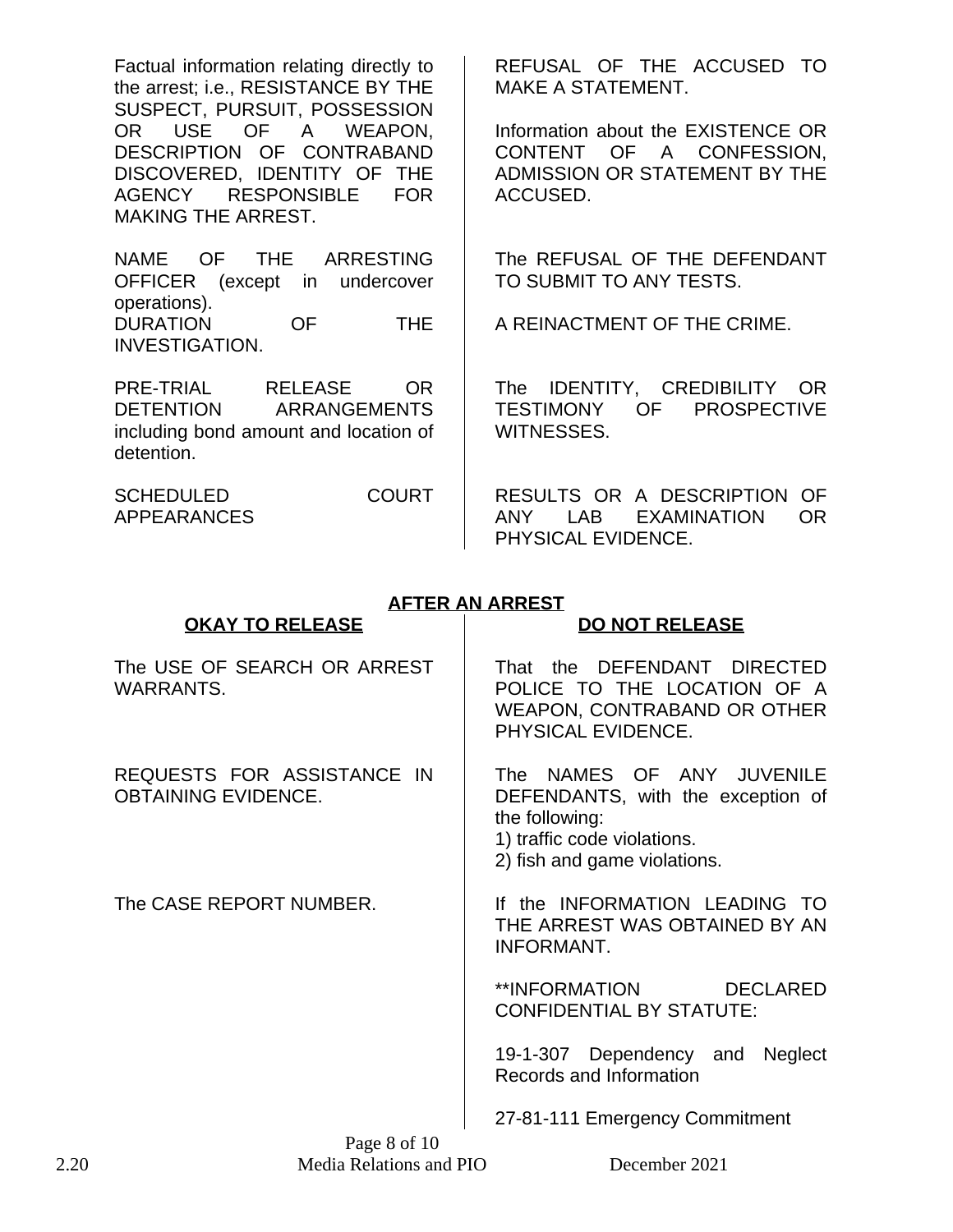27-65-121 Records under title Care and Treatment of Persons with Mental Illness.

19-1-304 Juvenile Delinquency Records, (b.5) Arrest and Criminal Records-Certain Juveniles-Public Access-information Limited.

**\*\* See "CRIMINAL JUSTICE RECORDS RELEASE RESTRICTIONS"**

## 2.20.12 PRESS RELEASE FORMAT

A. For complex incidents and/or those garnering regional or national interest a written news release may be produced for distribution. Written release shall be approved by an appropriate supervisor or a Commander, or the Chief of Police prior to release or posting. The PIO will provide a copy of the release to the Chief of Police prior to distribution or as soon as possible. The PIO will also email copies to the city PIO, city manager and elected officials as soon as practical.

### 2.20.13 MEDIA NOTIFICATIONS

- A. Timely notifications regarding incidents or risks to public safety will be posted first to Twitter and then Facebook with phone follow up to television and radio media outlets to ensure they received notification.
- B. For complex incidents or arrest updates, crime prevention information, special event promotion and department promotions of personnel press releases will be created, approved by team supervisor or Command level staff, and emailed to media outlets with copy sent to City PIO, Directors and elected officials and posted to City website.
	- a. All Press Releases shall be distributed with the standardized press release format template found on the P Drive/PublicInformationOfficer folder.
- C. Distribution of Press Releases
	- 1. After a press release has been prepared it will be distributed to the media list available on the P Drive/PublicInformationOfficer folder.
- D. The media notification list will be reviewed and updated annually and published on the P Drive/PublicInformationOfficer by a member of the Communications Team.

## 2.20. 14 RELEASE OF INFORMATION – MULTIPLE AGENCIES

A. When the Wheat Ridge Police Department initiates any activity in another jurisdiction, it shall be the responsibility of the Wheat Ridge Police Department to prepare and release information to the news media. In some cases, this will require prior arrangement with the PIO of the agency having jurisdiction.